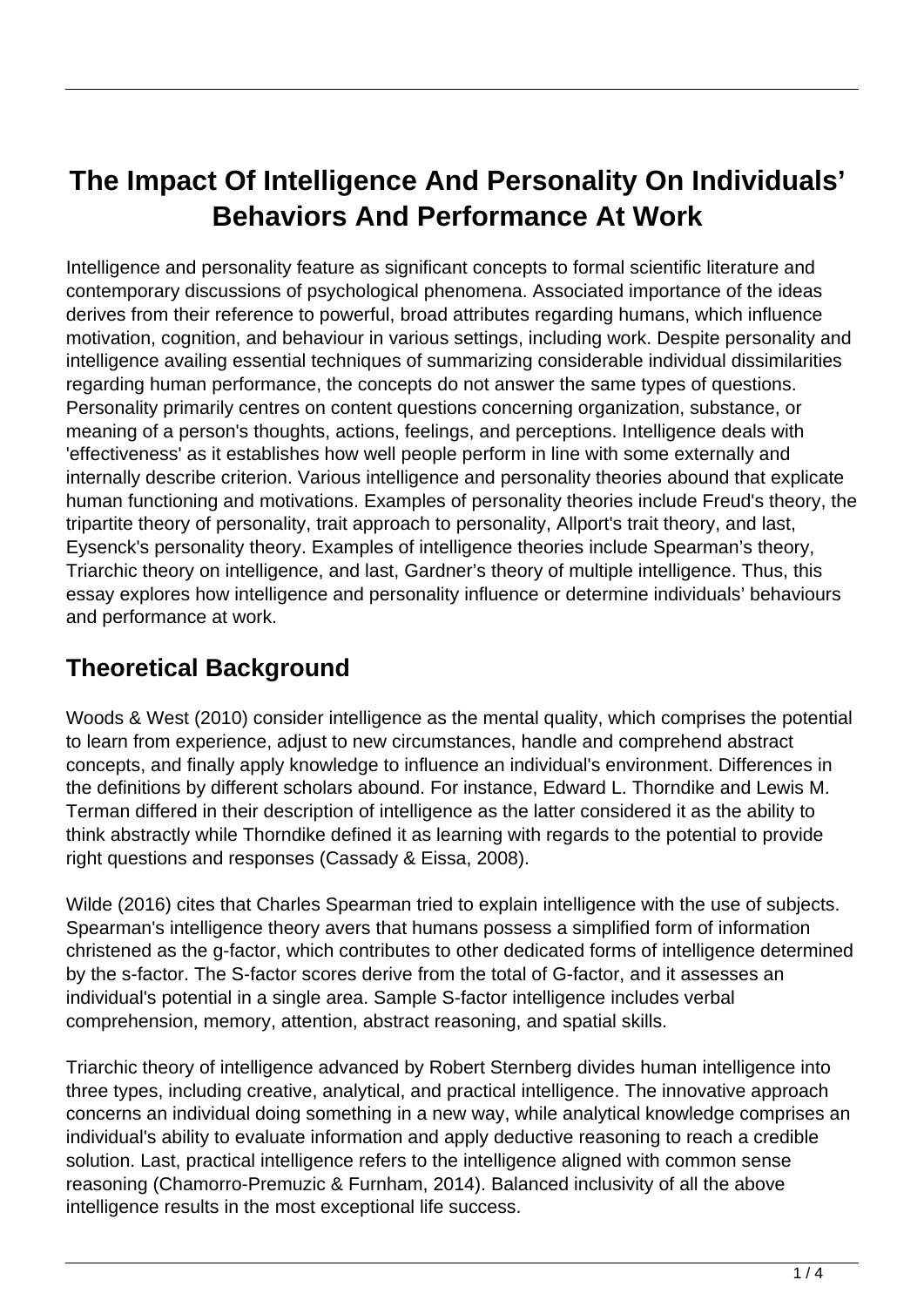Settling on the best theory of intelligence stems as a tough feat considering that different approaches use different concepts to explain the application of intelligence. However, contemporary theories such as Sternberg's and Gardner's theory provide promising and novel insights (Truxillo, Bauer, & Erdogan, 2015).

Druskat, Mount, & Sala (2013) link personality to the pattern of feelings, thoughts, behaviours, and social adjustments continually depicted, which influence an individual's self-conceptions, expectations, attitudes, and values. Besides, personality forecasts human reactions to stress, other people, and problems (Furnham, 2008). Personality theories fall into four main categories, including trait, psychoanalytic, social-cognitive, and humanistic. Chmiel (2008) indicates that all the latter approaches focus on the origin and development of personality traits and identity. For instance, psychoanalytic theories explore human behaviour concerning the interactions of different aspects of personality. As a founder of psychoanalytic theories, Freud categorizes personality into three components, including the ID, Ego, and the Super-ego (Rothmann & Cooper, 2015). The ID responds to the pleasure principle while the Ego emerges to sensibly meet the demands and wishes of the ID as per the external world while focusing on the reality principle. Last, the Super-ego features societal rules and moral judgment on the Ego, resulting in ID observing morality (Lewis, 2011).

Behaviourist theories explore personality in line with how external stimuli influences behaviour. The behavioural approach features a shift from Freudian school as it insists on the need for empirical thought and experimentation (MacRae & Furnham, 2014). B. F Skinner abounded as the founder of the behavioural school and advanced a model that denoted the interaction pf the organism with its surroundings. He explained personality in terms of nature and nurture (Lawson, Anderson, & Rudiger, 2015).

Humanistic theories deem behaviour in terms of free will. The latter approach centres on subjective knowledge of individuals as opposed to definitive, forced actors, which determine behaviour. Maslow features as a significant theorist under this school and advances four primary dimensions, including awareness, acceptance, reality and problem focus, and last unhostile sense of humour/democratic.

### **Behaviour and Performance at Work**

Furnham (2012) personality traits influence an individual's behaviour and performance at work. Primarily, personality derives its influence from cultural, biologically, and life events. The personality measures fit under the Big-five personality measure, which explains how personality influences behaviour and performance at the workplace. For example, outgoing individuals function best in social environments or where they can interact freely. In job environments, outgoing individuals provide helpful and friendly customer service, and they can motivate other workers through their upbeat nature and happiness. Personality also influences individuals' behaviour through an intense work ethic. Employees with fervour prioritize their jobs. Hodson (2001) cites that work ethic drives employees to work late and get assignments done early. However, employees with a weak work ethic typically demand oversight and management to keep them centred on their work (Wilde, 2016). Personality also influences work behaviour and performance through motivation. Employers should comprehend what motivates their employees. Cassady & Eissa (2008) indicate that figuring out individual employee motivation abounds as a problem, which employers need to figure out. For instance, some employees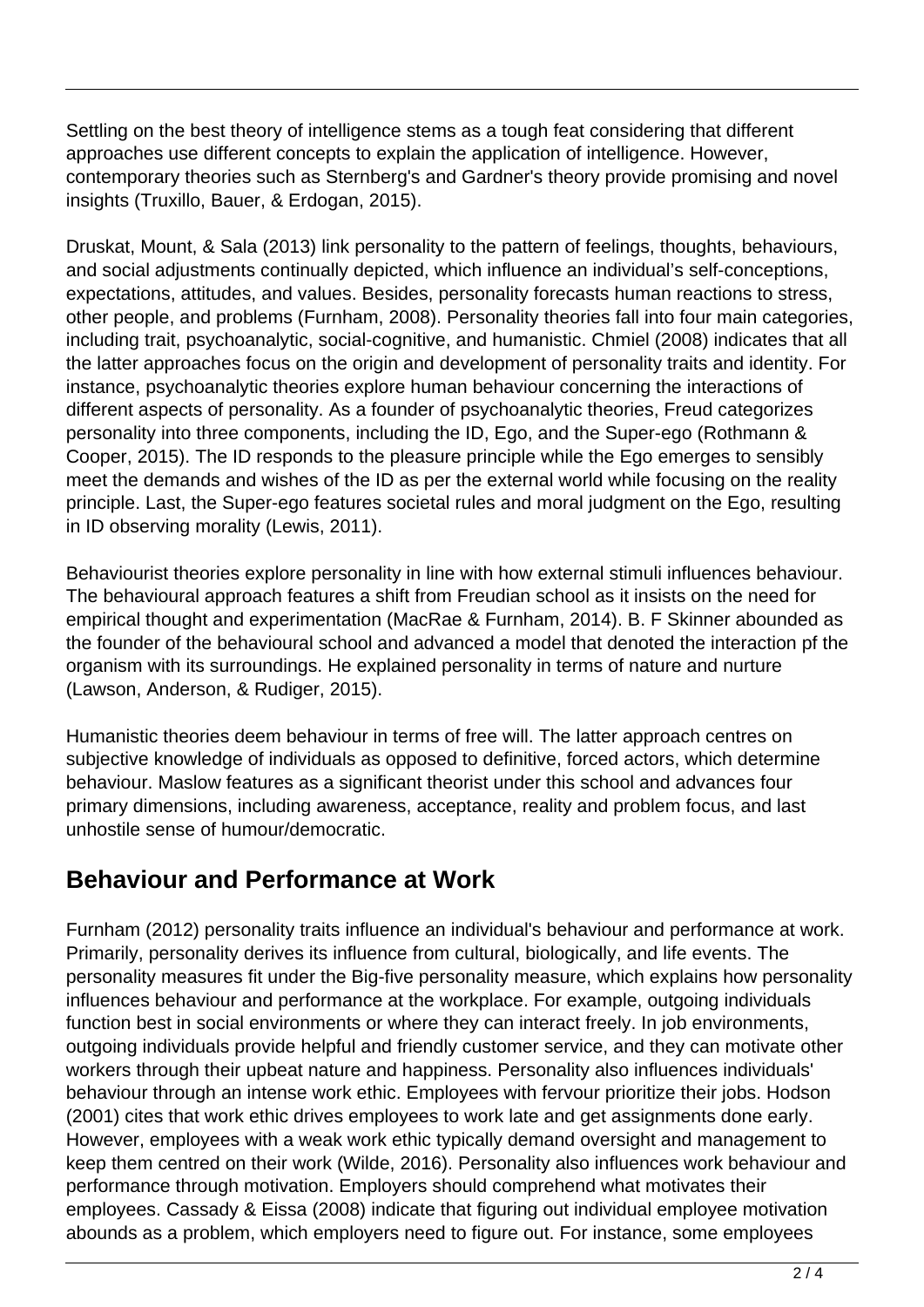prefer recognition among their colleagues while others stem as self-motivated as they derive satisfaction from completing the task assigned to them. Personality also depicts individuals' attention to detail at work. For example, some employees make broad, creative plans devised to keep an organization moving forward, and they establish new proposals to deal with the current issues.

Emotional intelligence abounds as a mixture of supervisory abilities that comprise a prominent control regarding how supervisors' cooperate with other people. Emotional intelligence plays a significant role in forecasting a leader's effectiveness. Besides, emotional intelligence exudes leadership potentials and capabilities. Work performance indicators comprise organizational ambidexterity, happiness, subjective comfort, and burning out of a place of work, among other factors. Intelligence influences employees to provide excellent services to customers. For instance, intelligence permits employees to approach clients and tender their assistance and services. Besides, intelligence enables employees to espouse all safety procedures and practices. Lower emotional intelligence and responsiveness linked with higher levels of job frustrations, disappointments, and distrust, which affects the organization's performance in the long run. Emotional intelligence directly and positively aligns with organizational performance and job satisfaction. Emotional intelligence influences the job satisfaction of other employees. For example, the latter derives credence from the premise that managers with high emotional intelligence perform better than managers depicting lower emotional intelligence. Higher emotional intelligence elicits positive sentiments that, in turn, augment the level of job satisfaction, while attitudes such as hopelessness, dissatisfaction, and annoyance tend to decrease the level of job satisfaction. Hodson (2001) cites that since emotional responsiveness features as part of emotional intelligence, it also relates to job satisfaction.

## **Conclusion**

This essay explored and evaluated how intelligence and personality determine individuals' behaviour and performance at work. Associated significance of intelligence and personality as Psychological terms derives from their reference to powerful, broad attributes regarding humans, which influence motivation, cognition, and behaviour in various settings, including work. Research describes intelligence as the mental quality, which comprises the potential to learn from experience, adjust to new circumstances, handle and comprehend abstract concepts, and finally apply knowledge to influence an individual's environment. Theories linked to intelligence include Spearman's intelligence theory and the Triarchic theory of intelligence, as discussed above. Personality theories fall under the behavioural, psychoanalytic, and humanistic categories. The approaches discussed above help to comprehend how intelligence and personality influence behaviour and performance in the work environment. Comprehension of different personalities facilitates knowledge regarding different motivations at work. For example, employees with fervour prioritize work while employees with a weak work ethic typically demand oversight and management to keep them centred on their work. Emotional intelligence also facilitates comprehension of work performance through the various elements of emotional intelligence. Some features associated with emotional intelligence include selfregulation, self-awareness, social skill, empathy, and motivation. For example, social skills entail the potential to build and maintain social relations and strong personal relationships with others. The latter encompasses having some of the skills indicated above, including self-regulation and empathy.